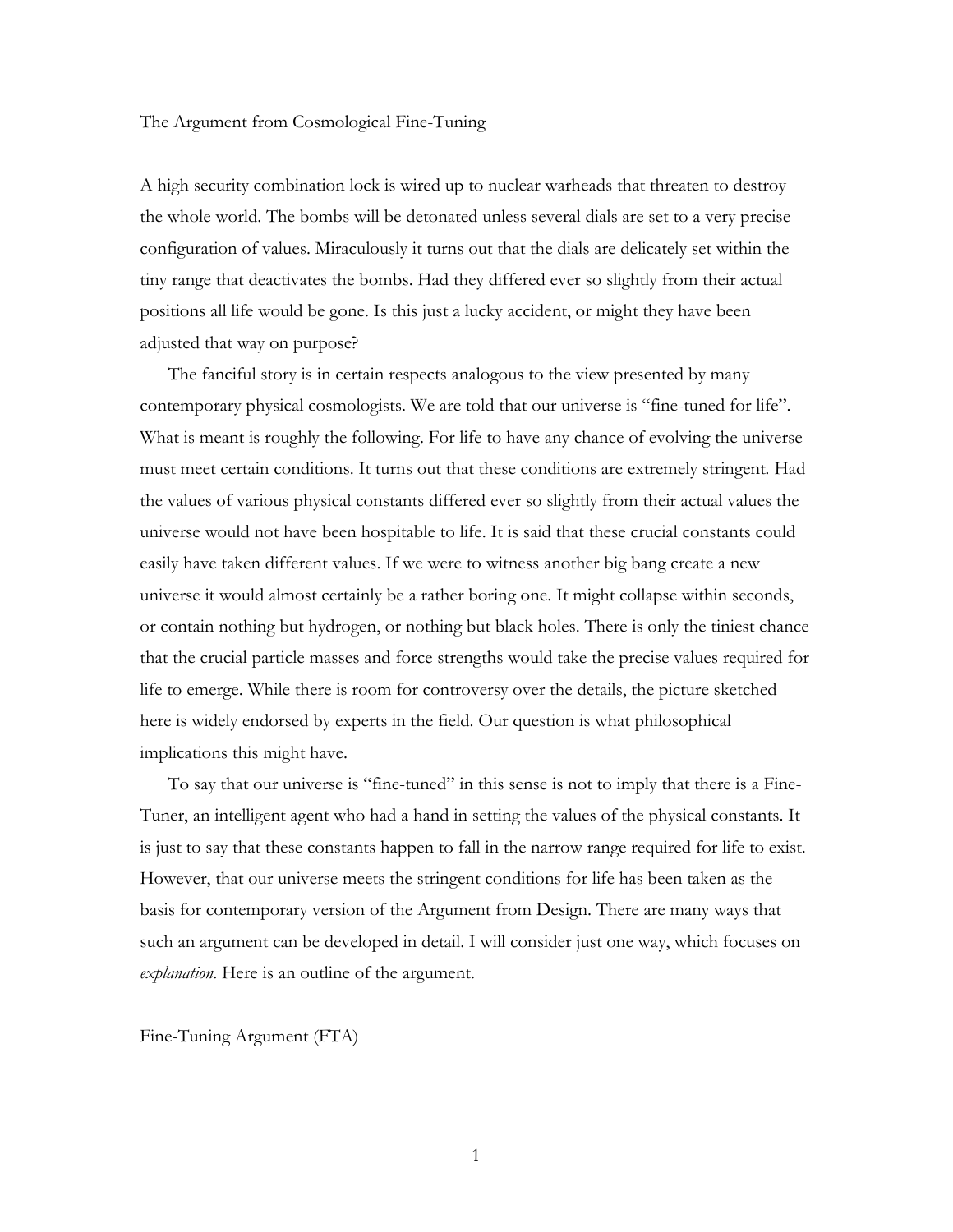- 1. If a fact E that we observe stands in need of explanation, hypothesis H provides a satisfactory explanation of E and one that is better than any alternative explanation available, then E provides significant evidential support for H.
- 2. That our universe is hospitable to life stands in need of explanation.
- 3. That God adjusted the constants in order to allow for life to develop provides a satisfactory explanation for why our universe is life-permitting.
- 4. There is no comparably satisfying explanation of this fact available.
- 5. Therefore, that our universe is life-permitting provides significant evidential support for theism.

First, a couple of general points about this argument. The conclusion of this argument is not that there *is* a God, or even that all things considered it is most reasonable to believe that there is. The argument seeks only to establish an evidential connection between certain observed facts and theism. This makes the conclusion somewhat modest while far from trivial. Any assessment of theism will have to consider various considerations for and against. The FTA just focuses on one such consideration. Second, the FTA as presented here concerns the existence of God. Often discussions of cosmic fine-tuning focus on the more modest *design hypothesis*: that some kind of intelligent agent or agents influenced the values of the constants. (Theism is a specific version of the design hypothesis). It can make sense to frame the issue this way as the attributes of God according to traditional theism go well beyond what is required to explain the fine-tuning facts. Nevertheless, our focus here is on an argument for the existence of God, and insofar as the data support the existence of a designer they will also support the existence of God, even if much more is involved in an assessment of theism.

Let's consider the premises in turn. Premise 1 states a general principle of evidential support, a version of what is called Inference to the Best Explanation. The idea is a familiar one. Among the myriad facts that a detective is faced with some stand out and compel her to ask "Why?" The plausibility of her case hinges on how well her hypothesis can explain these various clues. Similarly, we can't *see* electrons the way we do tables and chairs and we weren't around to observe the origin of species. Why then should we believe in electrons or evolutionary theory? Because they provide the most satisfying explanation of certain striking facts that we do observe.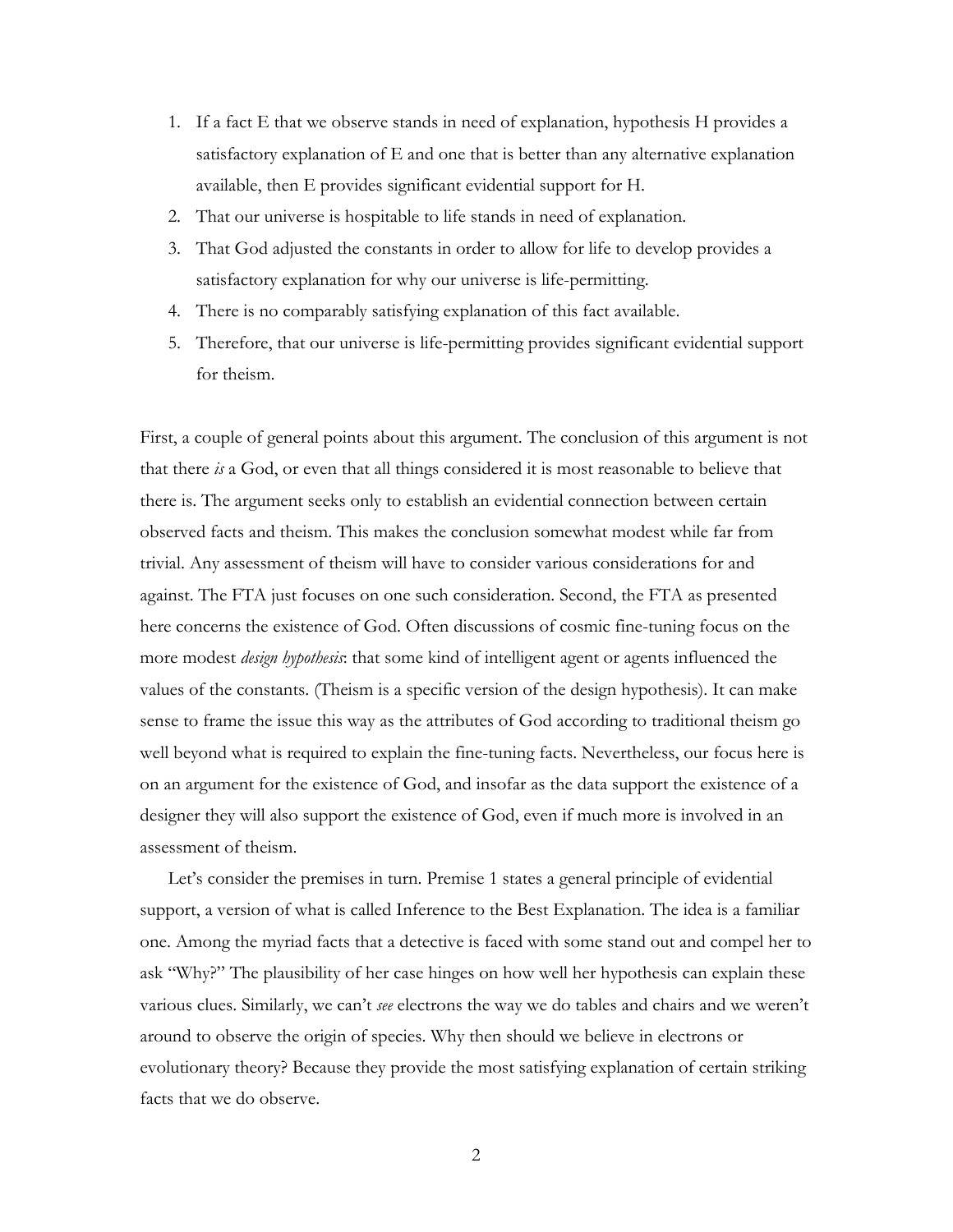There is a distinction being appealed to here between facts that *stand in need* of explanation and those that don't. Some situations rightly compel us to ask *why* things are like so. We are compelled because we think there surely is some answer. For others an appropriate response may be "that's just the way things are." Suppose I spill some soapy water and it splatters in some arbitrary shape on the floor. It need not have landed in the very shape that it did. There are indefinitely many possible puddle shapes that might have been formed. But the fact that it landed in *this* very pattern does not strike us as in special need of explanation. The water had to land in some way and this is just one of many ways it could have landed. While it is possible that there is more to discover here, nothing about the shape of the puddle compels us to seek further answers. It is a different matter when the soapy water is blown through a wire ring. Now a thin film of liquid forms a perfect sphere. Even without any understanding of chemistry and physics we are compelled to ask why it formed in this way. We have no doubt that there is some deeper explanation for why this occurred than that it just turned out that way. It is scarcely credible to be told, "well, it had to be in some shape and on this occasion it happened to form a perfect sphere."

It needn't redound to the credit of a hypothesis that it can explain some fact that didn't strike us as needing explanation in the first place. We find some scrabble letters scattered on the table reading "ANOW AWNVIUUEPOBN VNJSKNVJKEWN AJKFN". Might some undiscovered law of physics determine that they be arranged thus? More plausibly, might someone have arranged them to form a coded message? Perhaps. But their configuration gives us little reason to believe any such hypothesis as their arrangement doesn't require much of an explanation in the first place. Finding the letters "OH THAT THIS TOO, TOO SOLID FLESH WOULD MELT, THAW AND RESOLVE ITSELF INTO A DEW" is a different matter. It is incredible to suppose that the pieces happen to be arranged in this manner for no reason. Of course in this case the obvious explanation is that someone arranged them in order to spell a line from *Hamlet*. To the extent that this gives a satisfying explanation we have reason to suppose that it is true.

The last point to note concerning the principle is that the degree of support that a hypothesis enjoys depends on how it compares with alternative explanations. The papers on my desk are not where I left them. Why? They could hardly move around by themselves. Perhaps an intruder was rifling through my stuff. This might well explain it, although it leaves us with the question of how he managed get into a locked room on the  $9<sup>th</sup>$  floor when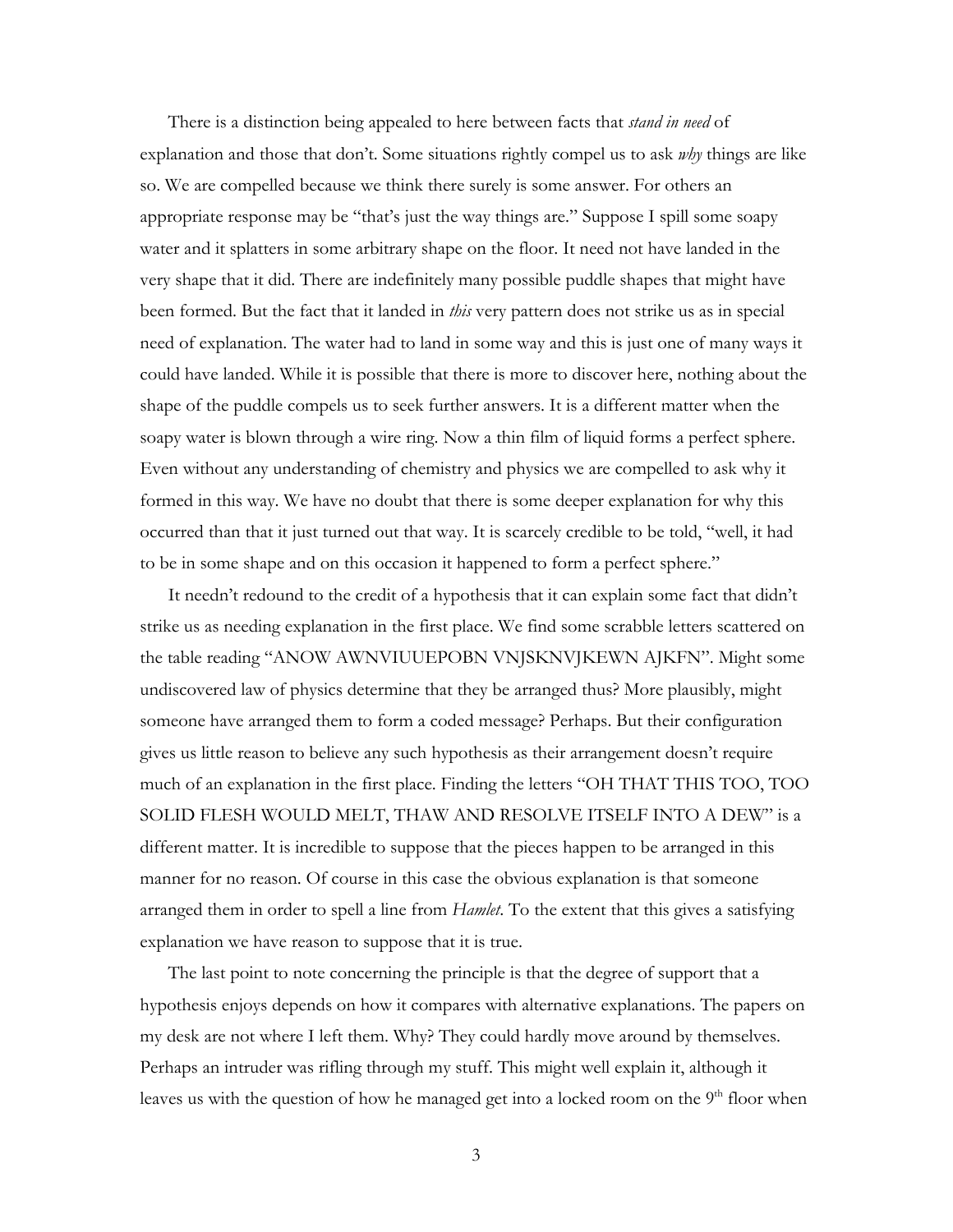there are no signs of forced entry. I notice the window is slightly ajar. A simpler explanation might be that a gust of wind blew the papers out of place. Only insofar as this provides a satisfying explanation is the case for an intruder diminished. I notice further that my financial documents are all left in one pile. The intruder hypothesis may explain this in way that the wind cannot. And this might make it the more plausible hypothesis despite its other difficulties.

Does the fact that the universe is suitable for life stand in need of explanation as Premise 2 asserts? It is not easy to say in general how we assess whether something needs explanation. In most cases it is just obvious. We don't need to apply some theory to see that spherical soap bubbles and meaningful strings of scrabble pieces require explanation. Rightly or wrongly, the cosmic fine-tuning strikes many scientists and philosophers the same way (including many with no sympathy for theism or any design hypothesis). If the fine-tuning does not strike you this way then this version of the FTA may have little appeal for you. While there isn't space here for a detailed argument that the fine-tuning does call for an explanation, we can make some suggestive points. First, without some further explanation the fine-tuning of our universe is thought to be extremely *improbable*. If we were to witness a new big bang we should firmly expect it *not* to produce anything like a universe with stable stars and planets and enough of the right elements for life. But while this is part of what makes something call for an explanation it can't be the whole story. It is highly unlikely that by tossing a handful of scrabble letters on the table we will see the sequence "ANOW AWNVIUUEPOBN VNJSKNVJKEWN AJKFN" since there are trillions of possible sequences of that length. But this hardly calls for an explanation. Typically those facts that do call for explanation involve some further significant feature that makes them stand out among the alternative possibilities. The spherical soap bubble is a *simple geometrical figure*; most possible shapes of water are irregular splatters. The line from *Hamlet* is *meaningful*; most such sequences are gibberish. Perhaps what makes a universe with *life* stand out is that it is *valuable*, morally and aesthetically. Most of the possible outcomes of a big-bang are pretty bleak, just vast lifeless space with a some simple atoms floating about. That against all odds we have the vast panoply of living creatures we find here can seem extraordinary.

Before turning to consider possible explanations of fine-tuning let's briefly consider a common suggestion as to why we shouldn't find it remarkable in the first place. It is sometimes said that we shouldn't be surprised that we find the constants to be fine-tuned for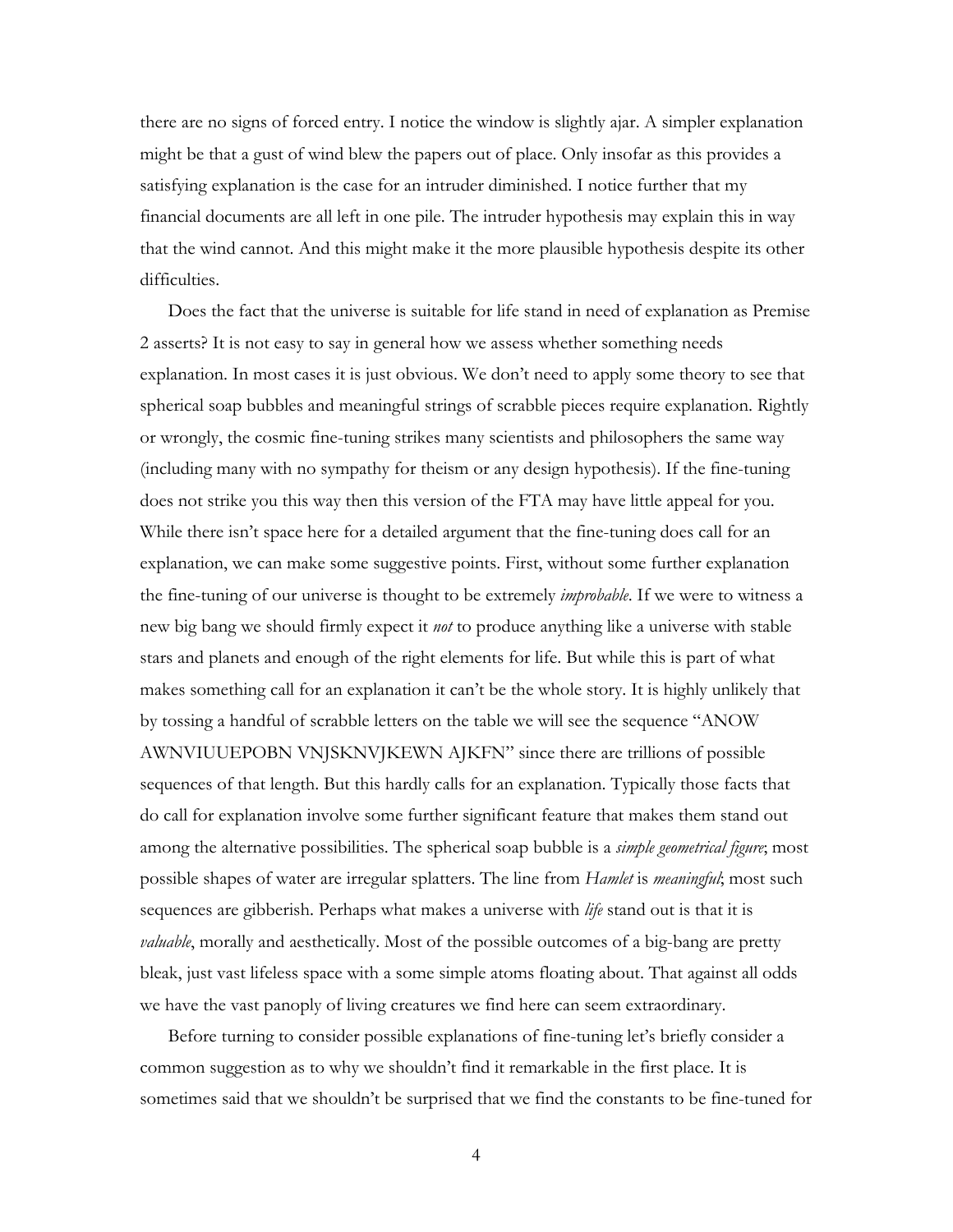life since if they weren't we wouldn't be here to observe them. Since we couldn't observe the constants taking other than life-permitting values, there is nothing puzzling about the fact that we find them to be so. The following story illustrates what is unsatisfying about this response. You are standing before a firing squad with fifty rifles aimed in your direction. To your astonishment as the guns blast each bullet flies closely by you leaving you unharmed. Why did all the bullets miss? Was it just an accident? Surely this cries out for explanation if anything does. It cannot help to be told, "Well if they hadn't all missed you wouldn't be alive to see it." This is true but does nothing to remove the mystery of how the bullets all managed to miss you. Whatever appeal this suggestion has seems to rest on the confusion of thinking that our observations of the fine-tuned constants are somehow *inevitable*, and hence not in need of any further explanation. It was not inevitable that we would observe the constants to be fine-tuned. What was inevitable was just that *if* we were to observe the constants at all, we would find them to be fine-tuned for life. But there was a slim chance that we or any one else would be around to observe anything at all. That we are here to observe our good fortune remains as puzzling as ever.

If the fine-tuning facts do require explanation, can theism provide a satisfactory explanation, as Premise 3 claims? Let's begin by considering the positive case before addressing some objections. We explain phenomena by appeal to the actions of rational agents all the time. Why do the scrabble letters spell a line from *Hamlet*? Why were the dials set to the very combination that disabled the nuclear warheads? Why are the financial documents on my desk sitting in one pile? In each case the answer is that an agent brought matters about on purpose. Many such explanations are utterly compelling, as good as any explanation of anything.

Of course in each of the last three cases it is a familiar *human* agent that we have in mind. While everyone must grant that there are overwhelmingly plausible explanations that appeal to human agency, numerous objections have been raised to explanations invoking *divine* agency. We will briefly look at just two of these. First, there is thought to be something suspiciously *too easy* about invoking acts of God to explain some puzzling phenomena. An omnipotent being can bring about anything. So no matter what we find we could in principle just point to it and say "God did that." This invokes the suspicion that such appeals are in some sense *empty*. The worry is sometimes expressed in the slogan "Whatever can explain anything explains nothing."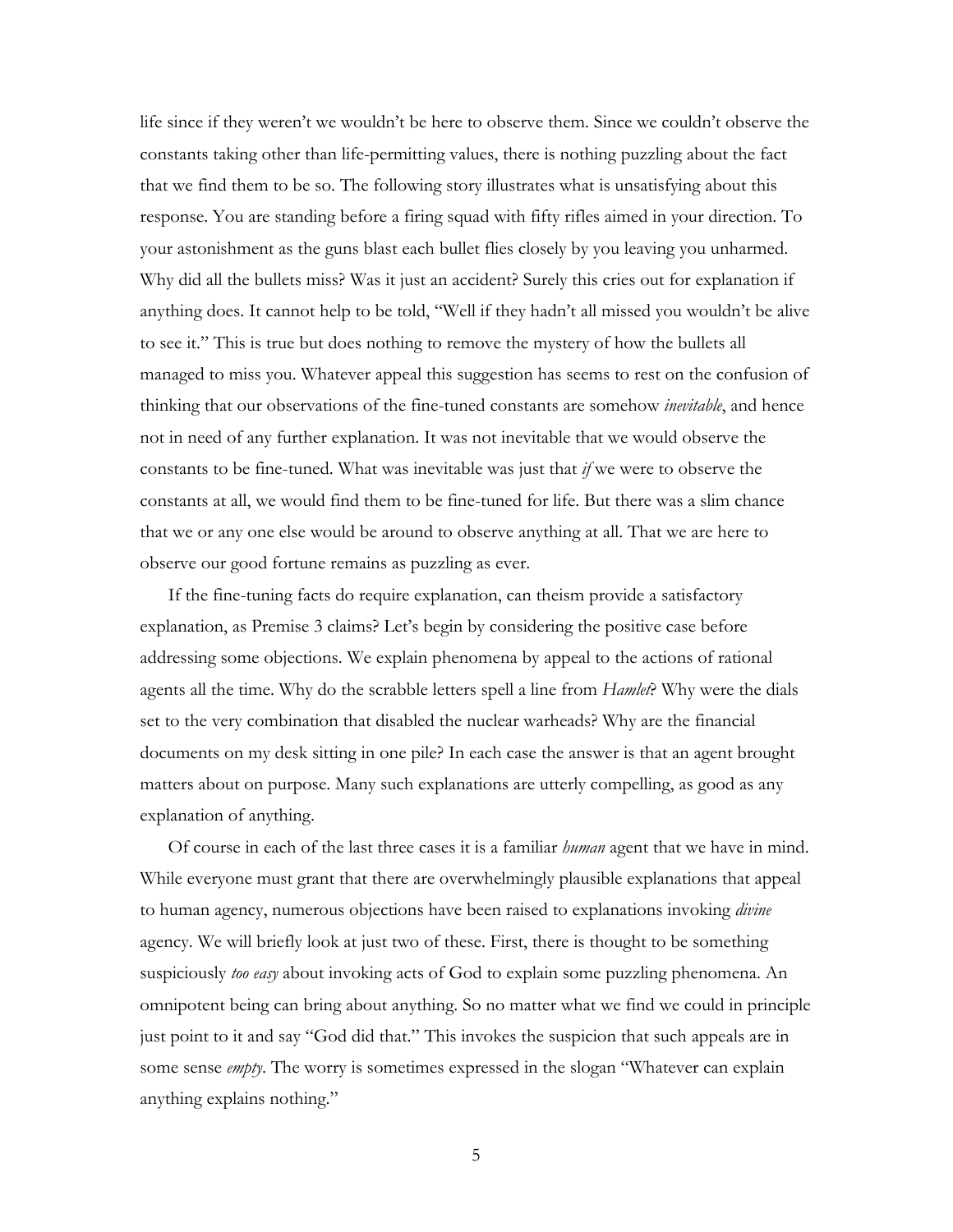But now of course humans are capable of arranging scrabble letters in any possible sequence, dials in any configuration, and papers in any order. No matter how we found the scrabble letters we could in principle say, "Someone put them like that." This observation does nothing at all to diminish the force of the explanation when the letters form meaningful sentences. The grain of truth behind the emptiness complaint might be illustrated by the following story. We read that some stranger Jane Smith just won the lottery. "Aha," I say. "What are the odds of that given the millions that bought tickets? I'll bet the lottery was rigged in her favor. That would explain why *she* won out of all those players." One way to see what is silly about my conspiracy theorizing is note that if Bob Brown, or Suzie Jones had won instead I could just as well have invoked a similar explanation to account for their good fortune. But what goes wrong here is not just that I *could* propose such an explanation no matter how the lottery turned out. The problem is that such an explanation is no more or less compelling in the case of Jane Smith's winning than any other. Her having won no more *stands in need* of explanation than any other possible outcome would. And this can only show that it does not require an explanation at all. For it can hardly be that no matter how the lottery turned out we would have reason to suppose that it was rigged. The crucial point is that there is nothing about Jane Smith that I'm aware of that makes *her* having won rather than someone else especially striking. Someone had to win and it could just as well have been Smith as anyone else. It would be a different matter if she had won the last three lotteries, or if she had just taken senior position at the lottery commission.

The charge of explanatory emptiness may carry some force if the observed features of the universe are no more in need of explanation that any other possible features, and if we were no less inclined to invoke divine design regardless of how the universe was. But the possible outcomes of a big bang do not equally call for an explanation. If instead of a universe suitable for life the big bang had yielded nothing but a bland lifeless cosmic soup it would not strike us as in urgent need of explanation. Here it is significant that the existence of living creatures has value in a way that other possible outcomes do not. It not unlikely that a benevolent, rational being would prefer a universe hospitable to living creatures over say one containing nothing but thinly dispersed hydrogen atoms. Note that for the explanation to be compelling it is not necessary that on the basis of theism one could *predict* that the universe will be suitable for life, let alone that there will be creatures much like us. Supposing that a human agent is arranging some scrabble letters hardly allows me to predict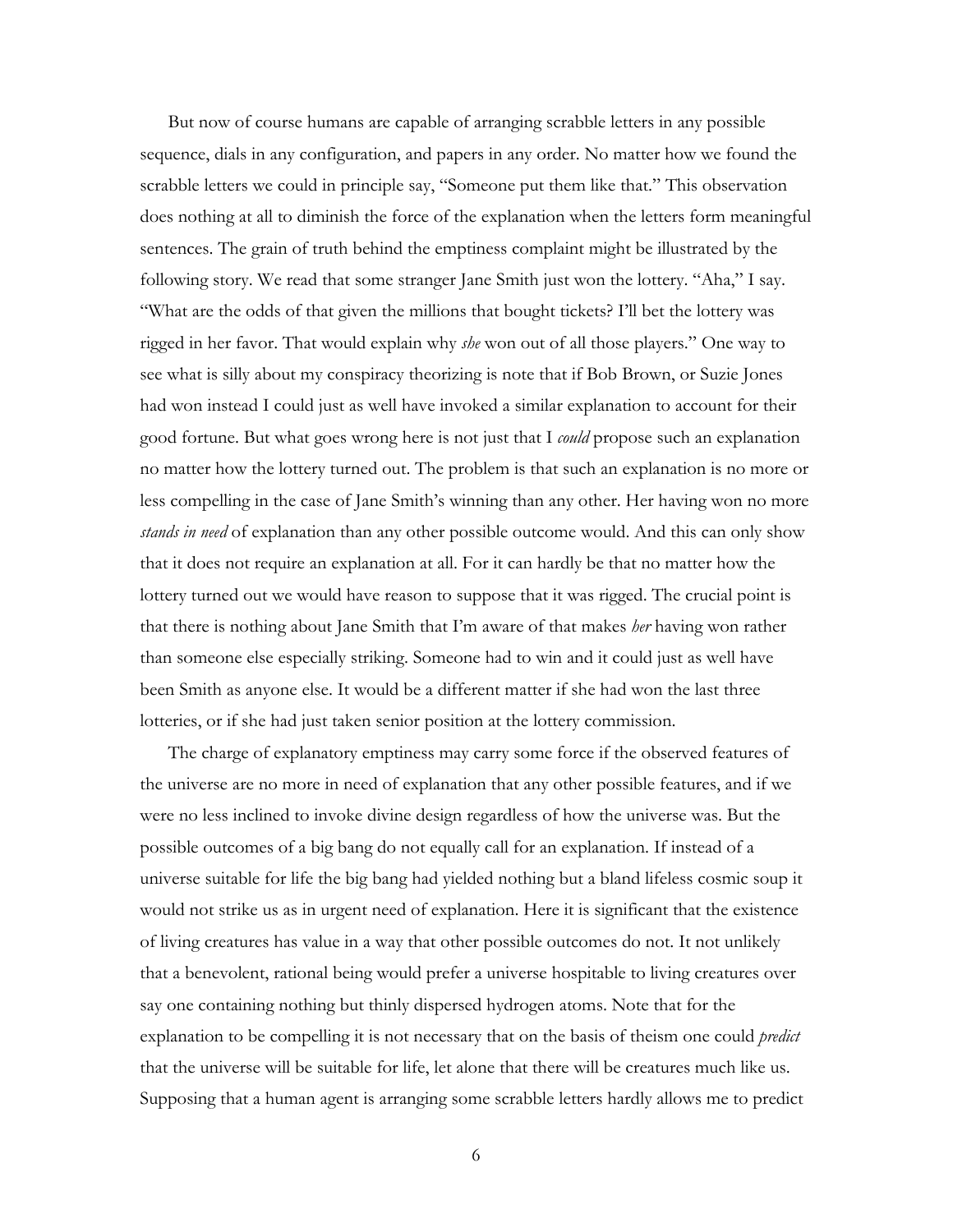that they will spell "OH THAT THIS TOO, TOO SOLID FLESH WOULD MELT, THAW AND RESOLVE ITSELF INTO A DEW." There are billions of possible sentences that an agent might produce. We can't even be so sure that the letters will form a *meaningful* string. She might just shuffle them about in meaningless ways that strike her fancy. Nevertheless, arranging the letters in a meaningful way is a plausible purpose that an agent might have. And that is enough to make a far more satisfying explanation than supposing that they fell in this order by accident. Similarly if the creation of life is a plausible purpose that a rational agent might have, then theism may provide a satisfactory explanation of the fine-tuning of the constants, one that is far more satisfying than supposing that it just happened by accident.

A second objection notes that when we invoke *human* agency to explain things we understand quite well *how* such a being functions. Humans have brains, a nervous system, muscles, and limbs. We understand how such a being can manipulate scrabble pieces or fiddle with dials. We haven't the faintest grip on how a being like God can "set" the physical constants to within some range of values. To invoke God, the objection goes, is just to introduce a mystery and not to make any explanatory progress.

We can first note that explanatory force of our appeal to human agents does not crucially depend on our understanding of human physiology. Long before we had the faintest clue as to how our brains and bodies work we could understand that human agents were responsible for various phenomena we observed. A short conversation with someone is enough to make it abundantly clear that there is a thinking agent behind the sounds coming out of her mouth. This is just by far the most satisfying explanation of my observations even if I have no idea whether brains even exist let alone how they work or how mental activity is related to a physical body, or anything of the sort. To further evaluate the force of the current objection it is useful to consider a hypothetical case. David Hume imagined there being a voice booming from the sky for everyone in the world to hear. We can elaborate the story and suppose that we also see the clouds shuffle about to create messages in all the languages on earth. The voice provides us with all sorts of extraordinary information which we can verify to be correct. It gives us a detailed explanation of a cure for cancer. It makes amazingly precise predictions about the future events such as the exact time and location of every raindrop over the next week. We are able to converse with the mystery voice and at it appears to reveal knowledge and intelligence orders of magnitude beyond what any human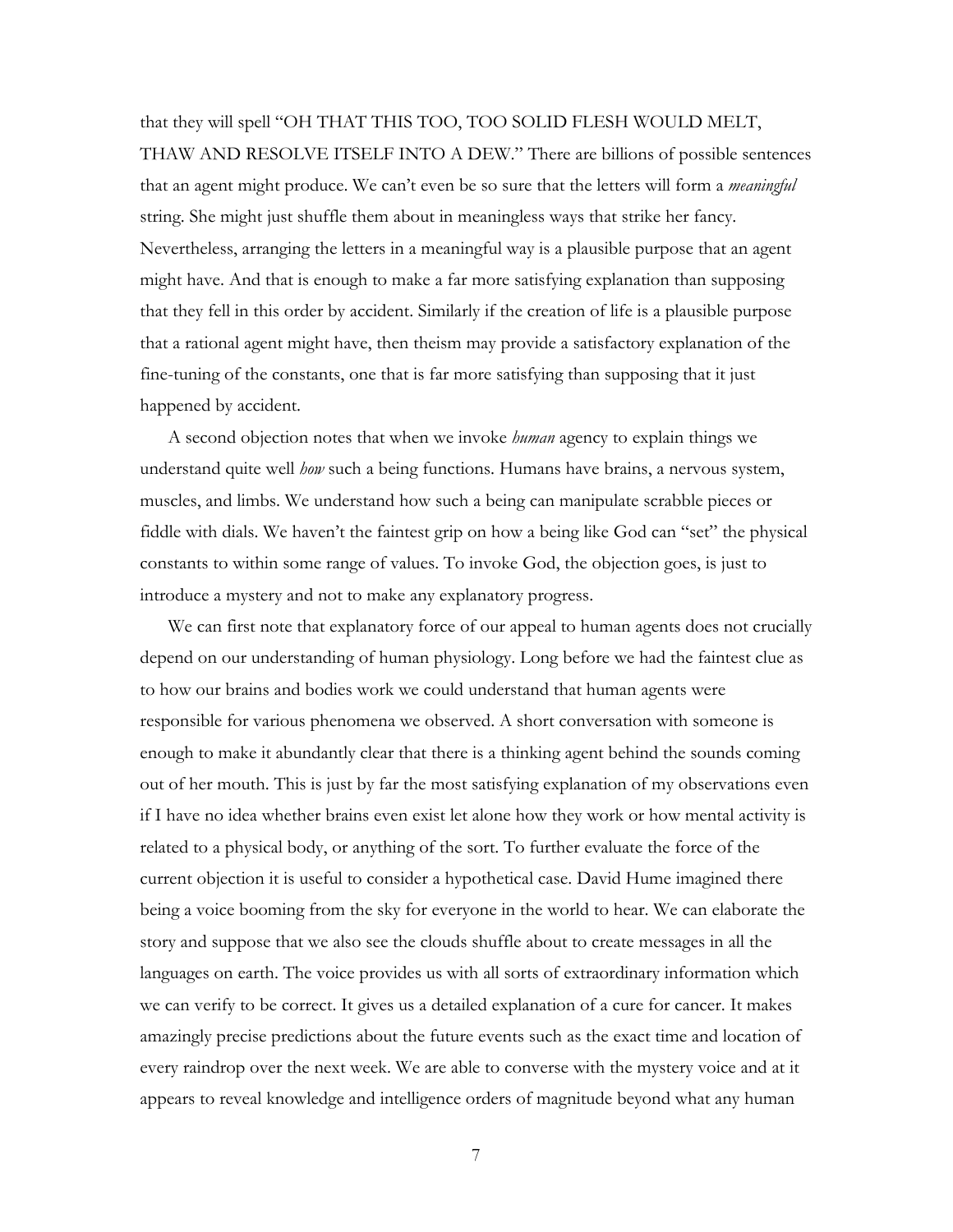could have. Now I hardly have a better grasp of how an agent might do all of this than I do of how an agent might "fine-tune" the constants to permit life. But this would do little to blunt my conviction that somehow, some kind of agent vastly more powerful and intelligent than any human is behind the voice from the sky. I can perfectly well understand *why* we hear voices in the sky (some kind of extraordinary agent is speaking) without much understanding of *how* this is achieved. I can similarly understand why the universe is lifepermitting (God, or some extraordinary agent made it so) without much of a grasp of how this could be done.

Even if theism can provide a satisfying explanation for the fine-tuning facts, the force of the argument will be diminished to the extent that there are plausible rivals. The argument is perhaps most vulnerable at premise 4 which claims that there is no comparably satisfying explanation available. What might an alternative explanation look like?

The most interesting proposal is that our universe is just one of very many universes, one part of a large 'multiverse'. The constants on which life depends may vary randomly among the universes. Given a large enough number of universes, it is to be expected that at least one such universe will meet the conditions for life. To illustrate, suppose we take a handful of scrabble pieces and drop them on the table. The letters form a string of gibberish. We try it again. Another (different) string of gibberish. We try it again. We repeat the process trillions of trillions of times until eventually we find a line from *Hamlet*. Amazing? Hardly. This sort of thing is bound to happen sometime if you repeat the process enough times. Similarly, the supposition that there have been many random "attempts" at a fine-tuned universe would appear to give a satisfying account of what would otherwise seem extraordinary.

Should we suppose that there are multiple universes? Some argue that the observed finetuning of the universe itself provides evidence for the existence of a multiverse, just as others see it as evidence of divine design. There is reason to be dubious of this inference. Suppose we tossed the scrabble letters and they spelled out a line from *Hamlet* on the first try. Does our observation give us reason to suppose that these pieces have been tossed on the table many times before by others, or that there are millions of people out there similarly tossing scrabble letters? Surely not. Even if such a multi-toss hypothesis were plausible to begin with, the surprising outcome that we have observed does nothing to support the hypothesis further. The crucial point here is that while the occurrence of multiple tosses